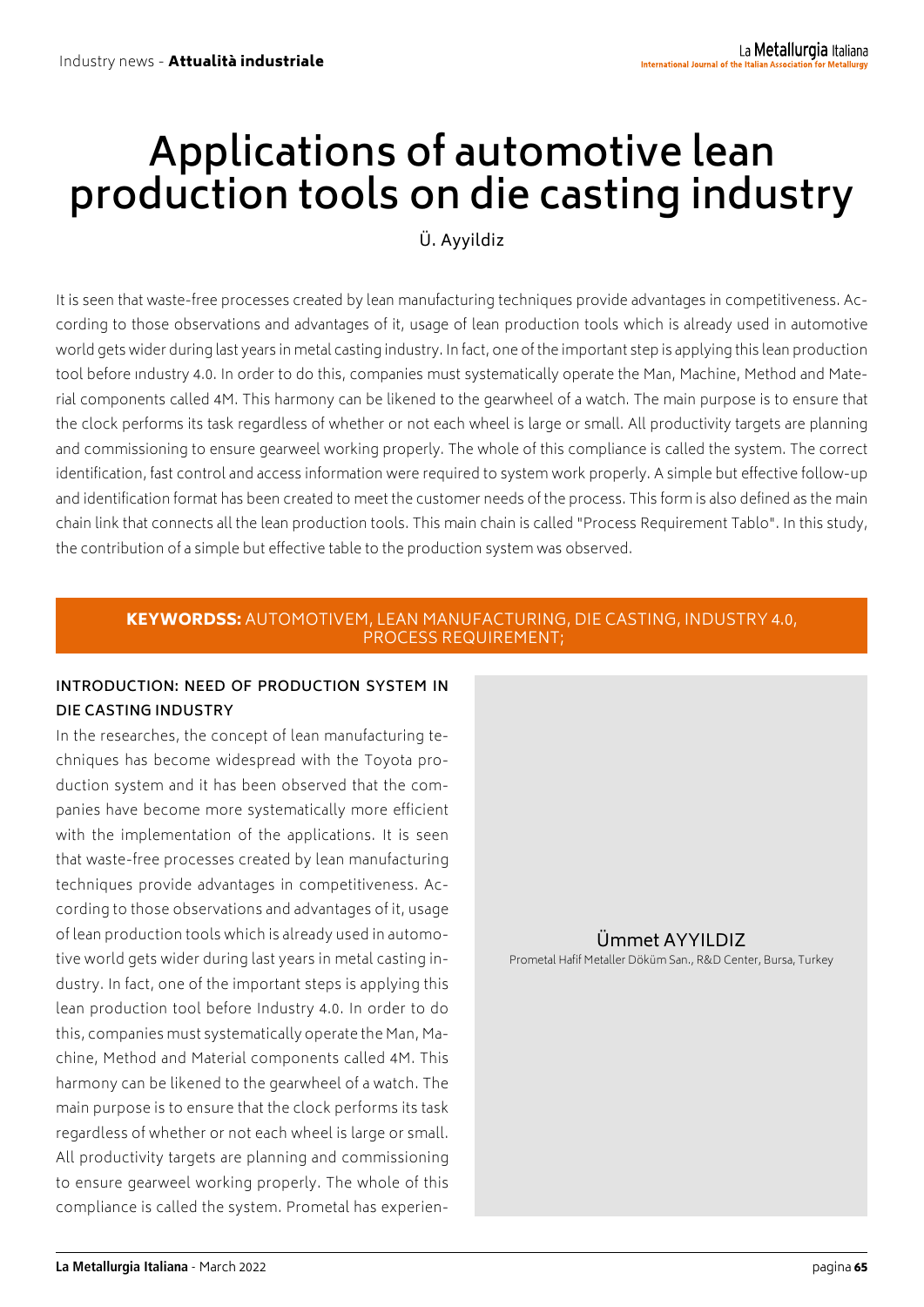ce more than 20 years in die casting industry. Prometal was able to provide this experience as mold technology and machine dominance, but had difficulty providing the same experience thoughout the supply chain. In fact, it is known by business people that this situation does not belong only to Prometal, which is a common problem of the sector and businesses. There is a large working area and increasing request in diecasting industry especially for zamac and aluminium enjection. Investments in machinery and materials have provide Prometal to grow steadily since its foundation. In this growth process encountered in every business, the work of 4M, which we call the system, was getting harder in direct proportion to the growth. The deficiencies in the system during growth and the increase in the disrupted parts of the supply chain due to these deficiencies cause serious problems for the customer.

#### **ZERO ERROR ZERO ACCIDENT**

In casting companies; machinery, raw materials and molds can be supplied easily with capital power. It is seen that the first thing to do for entry into the casting industry is to bring this trio together, and it still continues to be seen in many companies. It is an attractive trio that is readily available if you have the capital and is deemed sufficient to set up the process. However, when we start production, many problems arise and are expected to arise. But there is a very serious risk involved! Loss of customers…

The constant change of the operator using the machine, the production numbers that cannot be completed on time due to the operation or operations that the operator skips on the machine and the mold and does not know, and the deteriorated production plan creates great chaos. This chaos causes accumulated balance problems and loss of customers as a result. This loss is very difficult to recover. Because they fall into the situation of factories with bad performance in their customer portfolio. This situation is experienced in every business, but the risks increase according to the size of the customer portfolio. Of course, in order to eliminate this situation and to ship the product on time, organizations and opportunities focus on producing parts in terms of logistics. Efficiency is being ignored and overtime is increasing rapidly even though customer orders are not increasing. In order not to experience this situation, the number of operators will increase and the automation process, which is Industry 3.0, will be ignored. As customers expect ZERO DEFECTS by completing system installations that take 10-15 years in their own structure, quality standards will increase and previously accepted errors will be defined as rejection. In this case, bad scores come from quality ratings in addition to logistics ratings. Systemlessness would have reached an unsustainable point.

These events were seen within Prometal and the need for a system installation, like many companies, started to be emphasized by the senior management. Within this system requirement and board, the company management declared 2018 as the year of transformation. It is obvious that the lean production system should be established in the casting sector as well as in the automotive and other sectors. Prometal quickly took steps in this direction for competitiveness and sustainability and decided to present its strong machinery, molds and knowledge to customers within a system.

# **APPLICATION OF LEAN MANUFACTURING IN PROME-TAL**

First of all, it was emphasized that the lean system is not a transformation project to be carried out within 1 year by outsourcing, but that lean transformation is a cultural transformation, it will be a process that will take many years and the support of the top management is absolute. For this reason, it was first started by appointing a leader with the right person policy for the right job. The change studies started rapidly and as a result of long-term studies, it was determined that there were noticeable improvements in quality first.

In this successful ongoing transformation, dozens of tools and behavioral management methods have been used and these methods continue to be used increasingly. One of the first starting points was the use of the process requirements table, which is one of the cogwheels of the clock, which is one of these transformation tools.

Correct identification, fast control and access information are required for the system to work properly. A simple but effective tracking and identification format has been created to meet the customer needs of the process. This form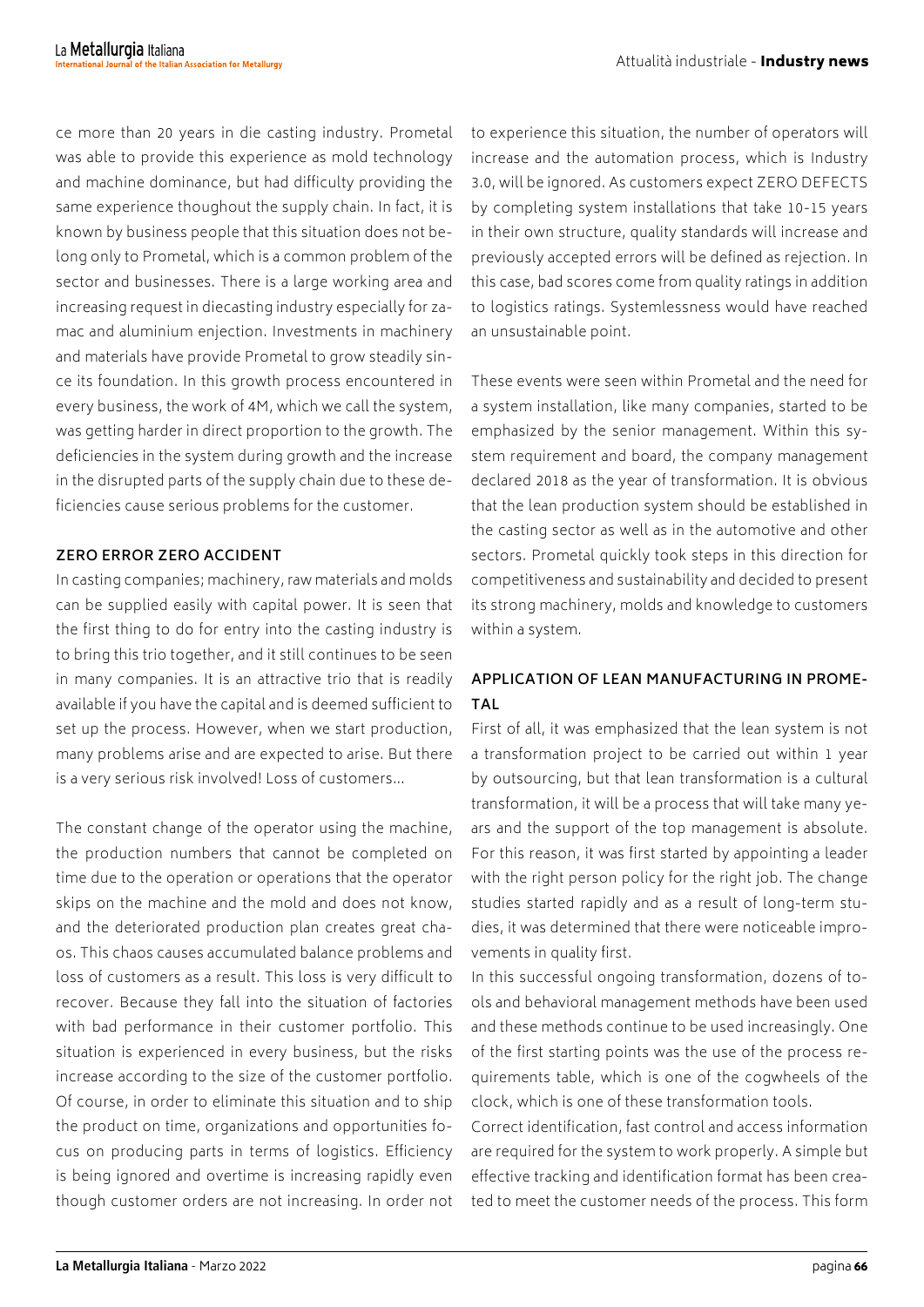is also determined as the main chain link that connects all lean production tools. The name of this ring was PRT/ Process Requirements Table (Fig.1). This form has been arranged to be used within the company in casting processes. Since there was more than one group of people and work in the company, it was necessary to collect them systematically and for this purpose, it was foreseen to create the concept of work area. The concept of work area has been defined as the most basic work station. If there is a person, the jobs that that person does and the stations (machine, area, etc.) where these jobs are performed are given the postal definition.

#### **TABLE OF PROCESSING REQUIREMENTS AND USAGE**

| Date of Update             |                                                                          |                                                                             | PROCESS REQUIREMENTS TABLE |                                                                           |               |                           |                           |
|----------------------------|--------------------------------------------------------------------------|-----------------------------------------------------------------------------|----------------------------|---------------------------------------------------------------------------|---------------|---------------------------|---------------------------|
| <b>Work Area Number:</b>   | <b>NAME OF THE OPERATION</b>                                             |                                                                             |                            |                                                                           |               |                           |                           |
| Operation Performed by the | Operations Performed by the Operator (Cyclic,<br>Frequency, Abnormality) | <b>Quality Characteristics</b><br>Impact Expectations on the Output Product |                            | <b>Standard Terms</b><br>Reference Conditions Necessary to Ensure Quality |               | <b>Necessary Warnings</b> | <b>Required Technical</b> |
| Machine                    |                                                                          | <b>Functional characteristics</b><br>-Customer Expectations-                | Tools                      | Environment                                                               | Input Product |                           | Competencies              |
|                            |                                                                          |                                                                             |                            |                                                                           |               |                           |                           |
|                            |                                                                          |                                                                             |                            |                                                                           |               |                           |                           |
|                            |                                                                          |                                                                             |                            |                                                                           |               |                           |                           |
|                            |                                                                          |                                                                             |                            |                                                                           |               |                           |                           |
|                            |                                                                          |                                                                             |                            |                                                                           |               |                           |                           |
|                            |                                                                          |                                                                             |                            |                                                                           |               |                           |                           |
|                            |                                                                          |                                                                             |                            |                                                                           |               |                           |                           |
|                            |                                                                          |                                                                             |                            |                                                                           |               |                           |                           |
|                            |                                                                          |                                                                             |                            |                                                                           |               |                           |                           |
|                            |                                                                          |                                                                             |                            |                                                                           |               |                           |                           |
|                            |                                                                          |                                                                             |                            |                                                                           |               |                           |                           |

**Fig.1** - PRT (process requirements table).

#### **Date of Update**

Indicates the date the form was last updated. Work area documents are living documents. The intention here is that it can be constantly updated and its content can be changed.

The most common causes of change:

- Change in the number and form of operations
- Changes made after a quality analysis in the work area
- Changes due to KAIZEN activities to improve work area
- Change in tools used in work area

#### **Work Area Number**

It is used for addressing work area and ordinary numbering can be done according to the request of the business.

Common numbering methods:

- 10-20-30 … shaped like
- 100-200-300 … shaped like

In case of intermediate work area, intermediate numbering is used.

- 10-15-20-25 … shaped like
- 100-150-200 … shaped like

### **Work Area Name**

It is the designation given to the work station.

## **Operations by Machinery, Device and Automatic Systems**

The job defined in the work area can be performed by machine only or human only, or human-machine can perform operations together. In this section, operations pertaining to the machine, device or automatic system are defined in both operating states.

The use of a macro expression by grouping provides a disadvantage in the time management phase of the works. Therefore, as far as possible, every phase that undergoes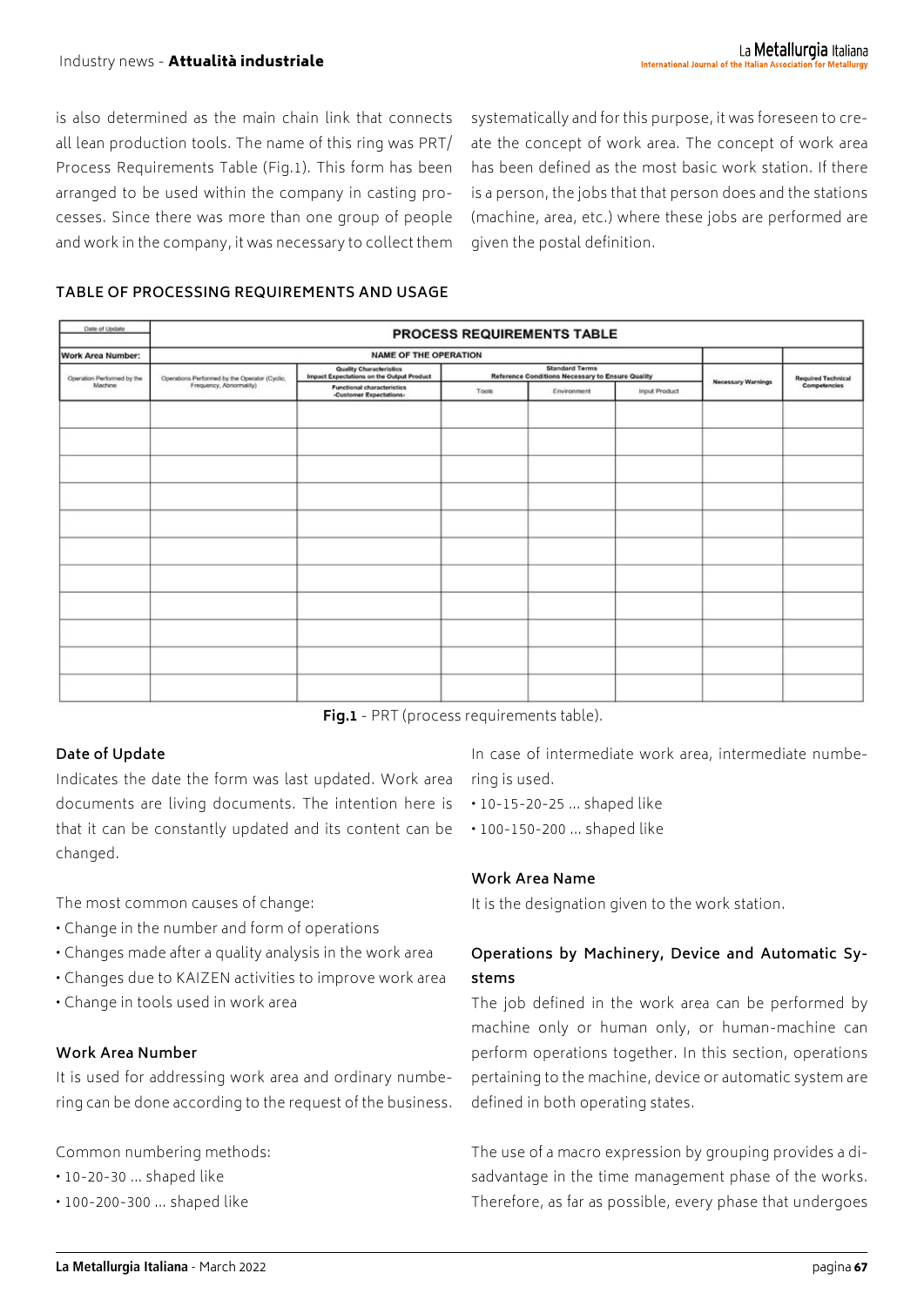permanent deformation on the product should be defined as an operation.

## **Operations Performed by The Postal Operator (Serial jobs, frequency jobs, PPS activities…)**

All activities performed by the existing human being in the working area are written in a sequential manner.

Two main groups are considered here:

- Activities in the stream
- Non-flow activities

All activities done by the person in charge of the mail are first tracked. During this follow-up, the employee is asked to take notes of all the work he has done. Any work with this note is sorted and observed on the spot (1).

#### **Important Note (1)**

How to perform all operations performed by both machine and human should also be standardized. At Prometal, we carry out this work using the standard operation sheet and thus, we provide the link of the process requirements table with other lean production tools.

While all the defined jobs are described in detail with the standard operation sheet (SOF), the issues to be considered during the execution of that job, customer special requests, important key points that may have a negative impact on quality, cost, time, environment or occupational safety if not done are defined in the next column.

Here, activities in the flow, ie operations that have a direct impact on the product, are often written. However, the frequency activities, which we call non-flow and mostly for the operation of the system, are skipped. However, it should be noted that the performance of activities that affect the product in the flow is directly related to the accurate and complete definition of the non-flow activities.

Examples of non-flow activities:

- Filling the oil drum at the beginning of each shift
- Lubrication of the mold at each machine stop
- Autonomous maintenance activity
- Cleaning the machine
- Anomaly notification
- Filling out the work area document
- Notification of relevant persons in case of abnormality
- Filling the suggestion form

## **Key Points for Product and Process, Customer and Business**

"Operations Performed by Machinery, Device or Automatic Systems" and "Operations Performed by Operator (Serial jobs, frequency jobs, PPS activities ...)" defined in the first two columns on the Process Requirements Table (PRT), are defined as key points that are effective in terms of product, process, customer and business.

The key point concept is defined as the issues that cause harm in terms of quality, cost, time, environment or work safety when not applied to the business or personnel. This part should be taught very well, especially to the employees. It is very important to make sure that it is learned and to verify that it is understood in certain periods.

The first two lines in the PRT are the subjects that should be emphasized during the training of a new employee in the field of word.

#### **Standard Requirements for Performance and Quality**

It has been deemed appropriate to define the basic process characteristics in order to meet the customer demands in the work areas and to eliminate the waste afterwards. If this definition is missing, the equipment in the work area cannot be controlled, the human resources unit cannot be connected to the system when a new operator is needed, and 5S cannot be made for visual and financial management.

In the absence of this section, instead of the management of period and processes according to the standard, a variable management model comes into play according to the wishes and competencies of the people.

#### **Tools Used**

In the process requirement table, the operations and activities performed by machine and human in the first two stages are defined.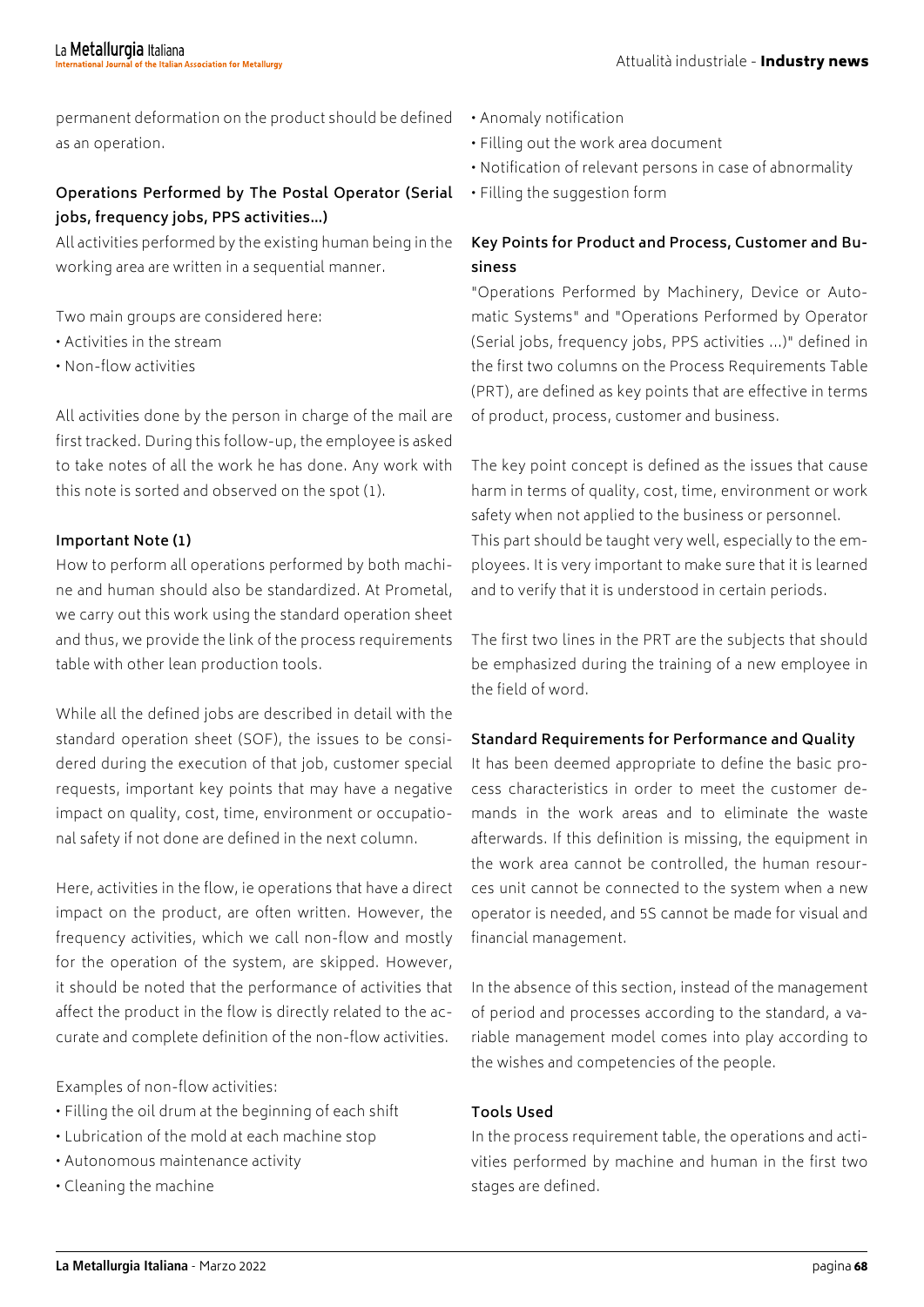When you do not define the equipment required for the operations in a working area, it cannot be said that the operation is carried out at the desired time with the desired quality and efficiency. In such a case, the sorting activity, which is the first step of the 5S activity, is not performed correctly. In such a case, the sorting activity, which is the first step of the 5S activity, cannot be performed correctly. The decision-making mechanism is left to the individual to distinguish the equipment and material required in the work area from the unnecessary. With this incomplete definition, it is a fact that there is a risk of serious occupational accidents, even experienced. This situation is explained as follows.

In the three-shift system, when the operator working at the injection machine is putting the part into the mold, because of the tight fit;

1.The shift operator pre-places the part in the mold and starts the injection activity by hitting it with a metal hammer

- a. Since the metal hammer is not defined, the use of unnecessary equipment increases the cost and carries a safety risk.
- b. By hitting the part with a metal hammer, the risk of geometric deformation of the part on the mold increases.
- c. There is a risk that the part will go to the customer as a quality defect and be recalled.
- d. In case the hammer accidentally hits the mold surface, it causes deformation on the mold, resulting in cost loss.
- e. A defined area is required for the hammer.
- 2. The shift operator pre-places the part into the mold and places it by hitting it with the help of the same part. In this case;
	- a. There is a risk of deformation of both the part in the mold and the part used for striking.
	- b. The piece is used out of purpose by using a hammer.
	- c. There is a risk of occupational accident due to the risk of being cut in the hand while using the hammer.
- 3. The shift operator pre-places the part into the mold and

presses it down to make sure it fits with just his hand

These activities are carried out in this way during the period when there is no PRT (Process Requirements Table). However, thanks to PRT, the operations to be performed by the operator in the work area are specified and the equipment, if any, to be used for these operations are defined in the "tools used" step.

In this way, we can define and monitor the tools and equipment that should be in a work mail during the project period. Thanks to this definition, there are no missing tools and equipment in occupational safety risk analysis, and we make the first step of 5S activities according to this definition. Thanks to this column, the process requirements table provides the information and standard that other lean production tools need.

#### **Required Environmental Conditions**

It has been observed that environmental conditions are the subject that is often neglected while performing operations in the process. In the quality control work area, the operator performs visual control. In this visual inspection, it has been determined that the light intensity of the environment is important so that the operator can make a healthy control on the part. Excessive light intensity will tire the operator, and insufficient light will deteriorate the control quality. While starting the lean transformation, these standards did not form an idea about how the environmental conditions should be.

The process requirements table is prepared separately for each work area.

As environmental conditions:

- Ventilation
- Audio
- Ergonomic conditions
- Cleaning
- Definitions are made.

Figure 2 shows the sample form for lighting. With this definition, the occupational safety risks of the business area are minimized and it is possible to create a risk-free process that will respond to quality standards and customer requests.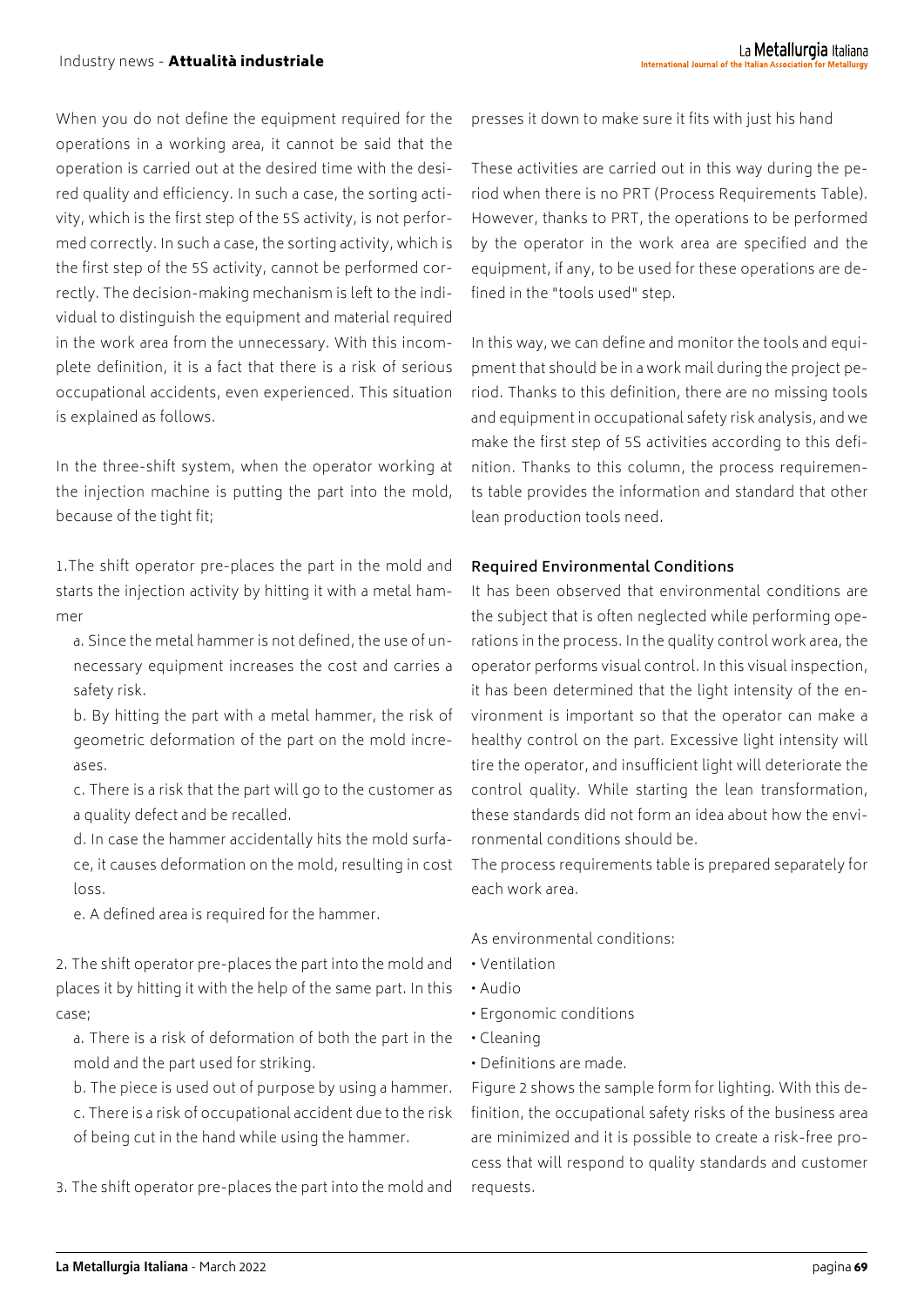|                                                               | <b>LUX RANGE: 750-1000</b>                                                 |  |
|---------------------------------------------------------------|----------------------------------------------------------------------------|--|
|                                                               | <b>MEASURED VALUE:</b>                                                     |  |
|                                                               | <b>MEASURED DATE:</b>                                                      |  |
|                                                               | <b>FUTURE MEASUREMENT DATE:</b>                                            |  |
| <b>TURN LIGHTING OFF IF</b><br><b>LONG TIME BREAK</b>         | <b>MEASUREMENT PERSON</b>                                                  |  |
| <b>OCCUR (Lunch Breaks,</b><br>stops exceeding 15<br>minutes) | THE WORK AREA OPERATOR IS THE PERSON<br><b>RESPONSIBLE FOR THE ENERGY!</b> |  |

**Fig.2** - Work Area Lighting Standard.

#### **Process Inputs**

Basically, each process is created in the "input - processing - output" logic. Thanks to PRT, by defining the inputs, 5S, which is a visual management tool, was made more effective and the quality level on the product was increased. This situation is explained as follows.

CNC machined parts are sanded. However, this type of sandpaper is not defined anywhere. For this reason, the sanding sand depth may vary and quality problems are experienced on the product depending on this variability. However, this is an entry for that workspace and must be defined. However, in the current system (before the lean production system), there is no section where this is defined.

By defining the type of sandpaper (600 grit diameter 75) in the process inputs section of the process requirements table, quality problems are prevented and stock follow-up becomes possible.

As another case, there is the "human" factor as the input of the work area. However, although this person is directly affected by the quality and efficiency of the work done in that work area, it is undefined in many organizations. The activities to be performed by the machine and human defined in the process requirements table and the basic features sought in the human profile to manage the equipment to be used are defined in this section. For example:

- 20-35 age range
- Vocational high school graduate
- Just woman
- Height below 1.90
- Maximum weight of 100 kg

Thanks to this definition, it is ensured that human resources find suitable personnel for the job and that polivalence studies are managed more effectively.

# **Required Warnings During Working In the Working Area**

In the work area, the points to be considered for the customer and efficiency are defined both in the operations performed by the machine and the operations performed by the operator while the operator is performing his activities.Thus, customer protection activities for each operation are defined, ready to be taught and made available for inspection.

Examples for this part:

- Pieces should not be left untidy during breaks
- The parts should not be mixed on the table
- Only plastic hammer should be used in the work area
- Part temperature must be at least 25 degrees

#### **Basic Competencies Of The Operator**

He explained its importance as 4M in the process. In this 4M, one of the two most important subjects that we can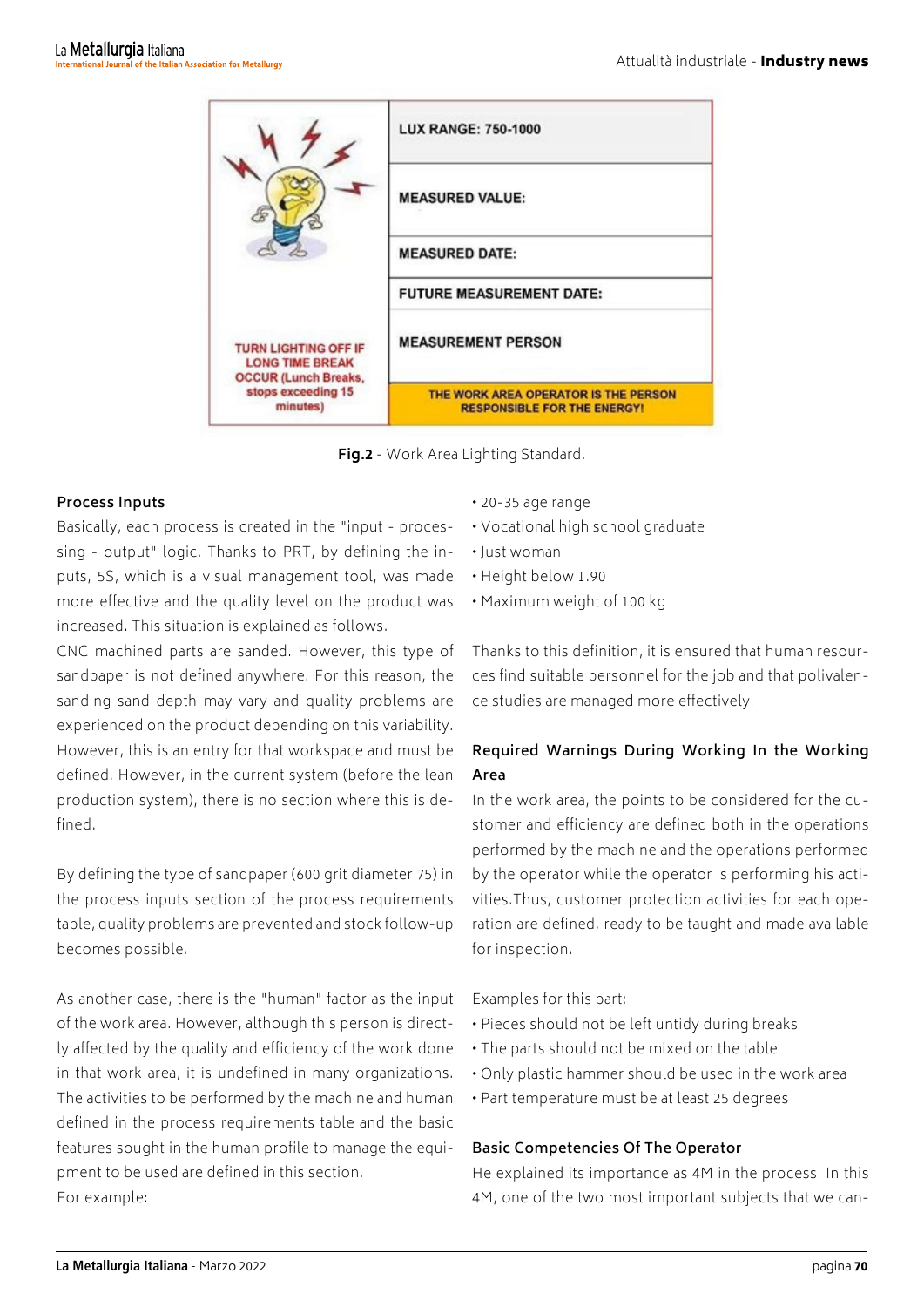not buy with money is "human".

It is essential that the employee who will ensure efficiency in the work area and fulfill the customer requests can perform the activities specified in the transaction requirements table, and that the information and trainings that the employee who will observe the standard conditions and fulfill the requirements must have.

Thanks to this definition, the trainings to be given and the competencies to be gained should be defined before placing an operator in a work area. With this definition, the trainings that should be prioritized in the annual training plans of human resources have been determined. At the same time, the follow-up of the basic and compulsory trainings that should be given to the employees, especially the laws numbered 4857 and 6331, and the giving of the trainings are made easier to monitor.

have:

- Work area risk analysis
- Ergonomic activities in the workplace
- Visual management in the work area 3S+2S
- Workplace regulations
- Workplace training

## **Relation of Processing Requirements Table with Prometal Production System Tools**

The senior management had a full determination that the first condition for competitiveness was the necessity of system installation by increasing productivity at Prometal. These studies are carried out in large corporate enterprises in 10-15 years, accompanied by large investments and organizations.

If these studies are not considered as a whole, it will reveal a single-ring chain and its effectiveness will be weak. For this reason, firstly, the transaction requirements table was prepared and its integration with other tools was ensured.



**Fig.3** - Relation of Process Requirements Table with Prometal Production System Tools.

#### **CONCLUSION**

When all these substances were applied in the enterprise, it was observed that there were noticeable improvements in quality. Thanks to the serious reductions in the 8D analyzes made by the quality unit due to the decreasing complaints, the stress decreased and the motivation increased. A 50% improvement in quality in the first 7 months continues as a zero error in a 1-year period as a result

of the studies that were commissioned and continued. On the one hand, the company has experienced improvement in quality, and the quality level of seat belt parts, which are of great importance for human life, has been appreciated by the customer and paved the way for new investments and collaborations. Thanks to the tools and systems commissioned during the development of the system, serious improvements were experienced in logi-

Examples of basic competencies that the operator should